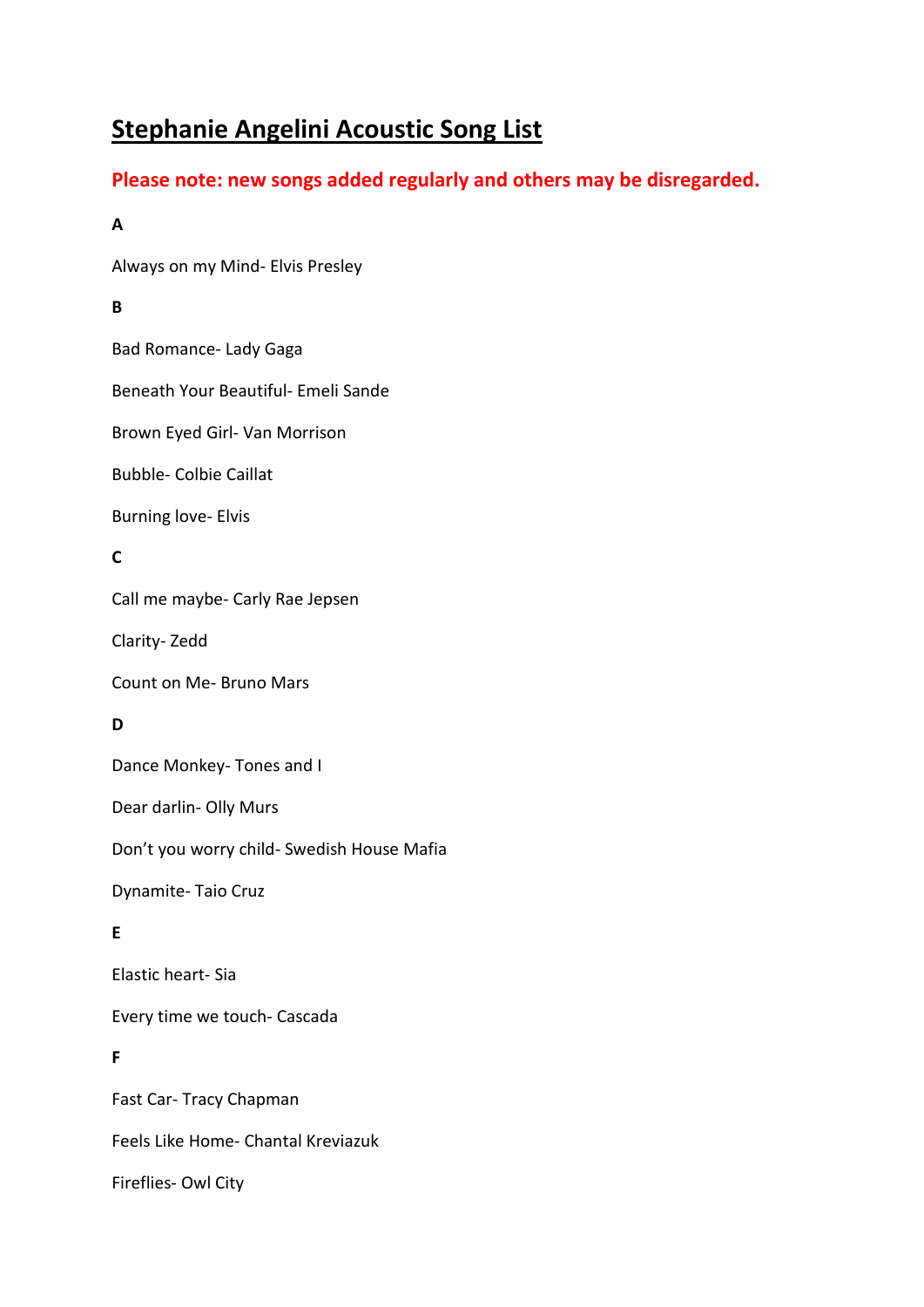First Cut is The Deepest- Rod Stewart Forever Young- Youth Group **G** Girl Crush- Little Big Town Girls Just Want to Have Fun- Cyndi Lauper Good Time- Owl City and Carly Rae Jepsen Grenade- Bruno Mars **H** Have you ever seen the rain- Creedance Clearwater Hero- Enrique Hey Soul Sister- Train Hit Me Baby One More Time- Britney Spears Ho Hey- The Lumineers **I** I'm on fire- Bruce Springsteen I'm yours- Jason Mraz Ironic- Alanis Morissette **J** Jolene- Dolly Parton Just a kiss- Lady Antebellum **L** Love Story- Taylor Swift **M** Marry You- Bruno Mars My girl- The Temptation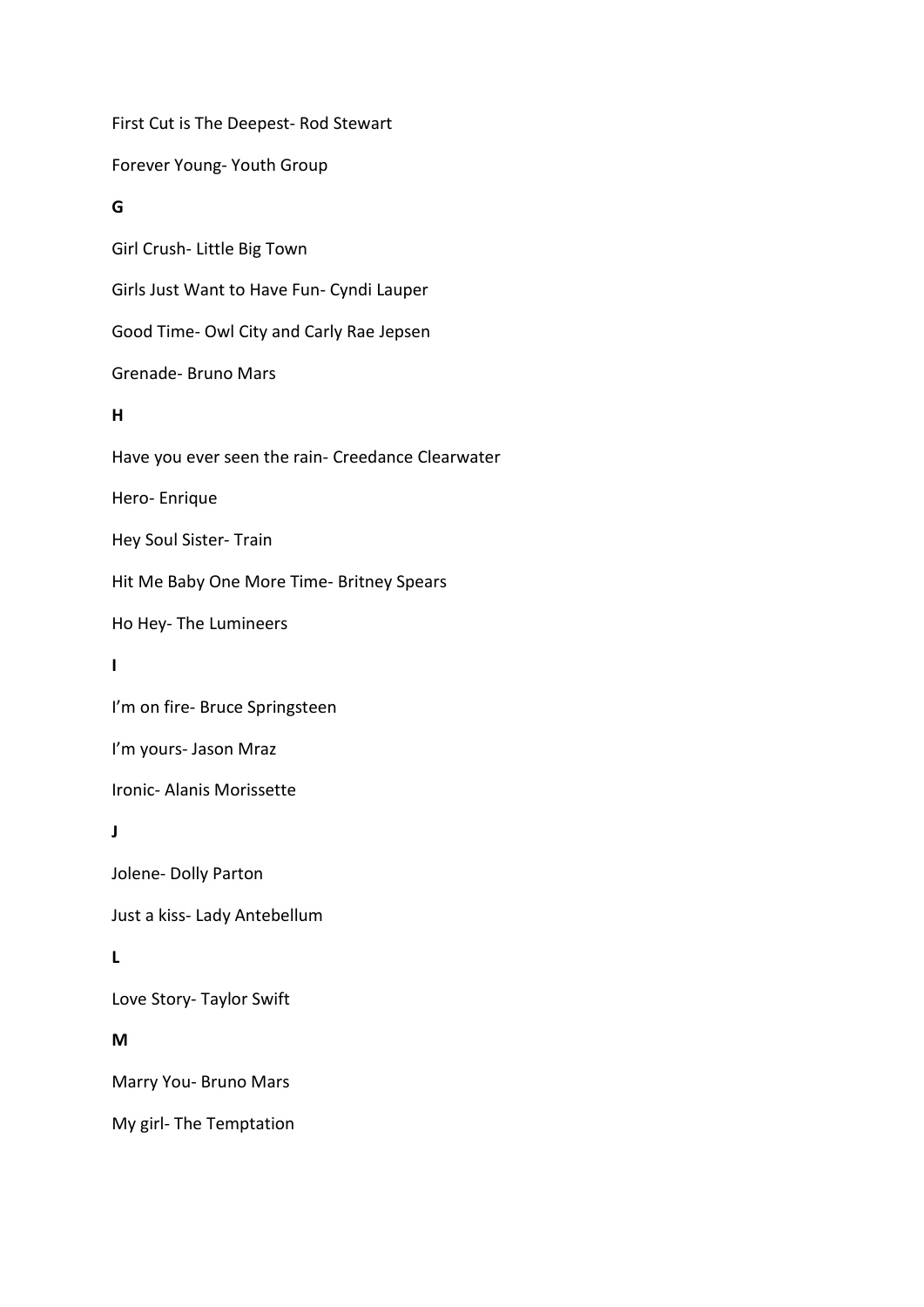**N**

Need you now- Lady Antebellum

### **O**

Oh, What a night!- Frankie Valli

One Call Away- Charlie Puth

### **P**

Payphone- Maroon 5

Photograph- Ed Sheeran

Pumped up kicks- Foster the People

### **R**

Rolling in the deep- Adele

Run- George Straight

### **S**

Somebody's Crying- Chris Isaak Somebody that I used to Know- Goyte Someone Like You- Adele Stuck on You- Lionel Richie Style- Taylor Swift Summer of 69- Bryan Adams Summertime Sadness- Lana Del Ray Sweet About Me- Gabriella Cilmi **T** Ten Days- Missy Higgins The A Team- Ed Sheeran

The one that got away- Katy Perry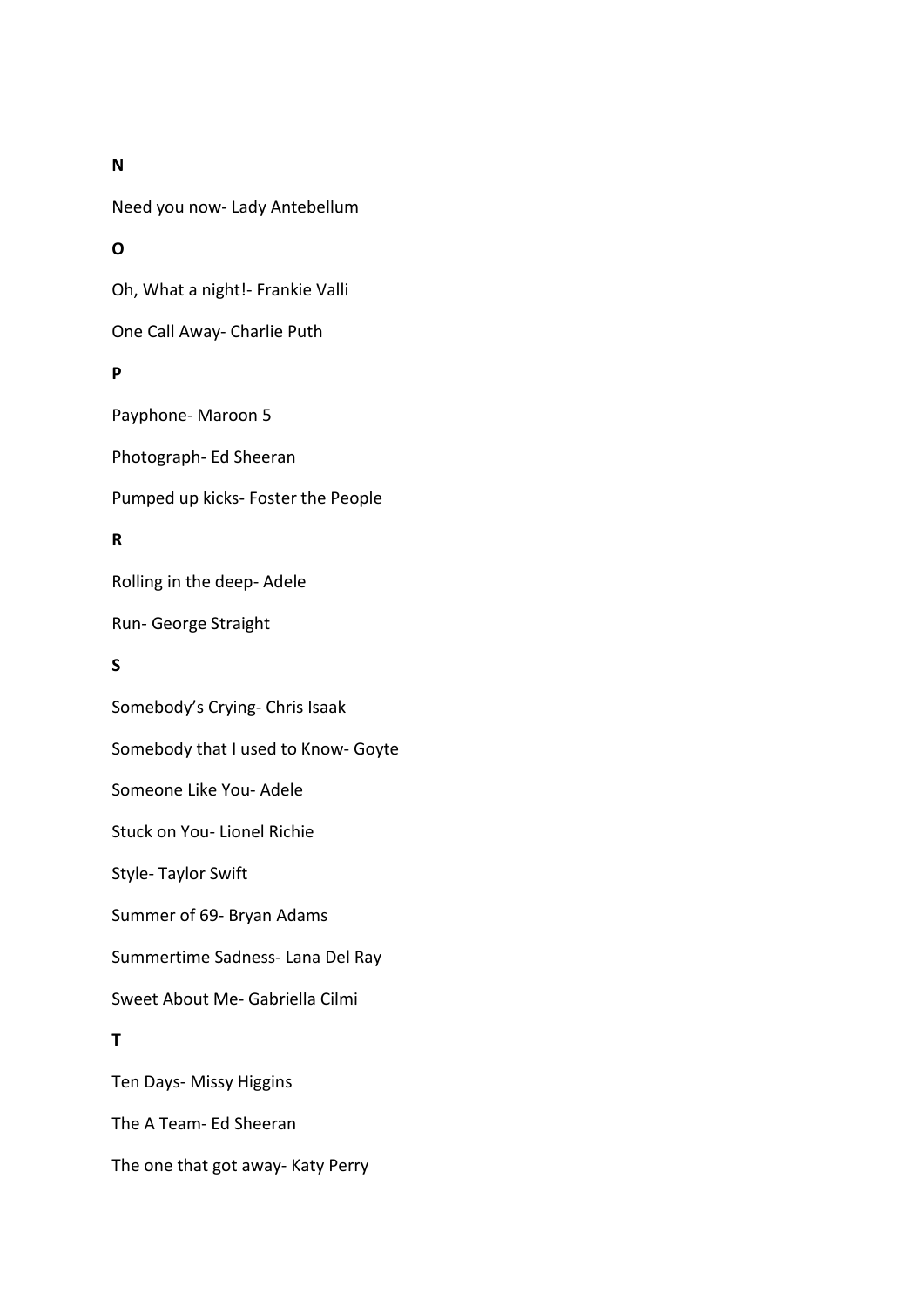Thinking Out Loud- Ed Sheeran Tide is High- Blondie Time After Time- Cyndi Lauper Time of Your Life- Green Day Titanium- Sia and David Guetta Torn- Natalie Imbruglia Truly, Madly, Deeply- Savage Garden Try- Pink **U** Ugly Heart- G.R.L. Use somebody- Kings of Leon **V** Valerie- Amy Winehouse Viva la vida- Coldplay **W** We found love- Rihanna When you say nothing at all- Ronan Keating Wide awake – Katy Perry Wildest Dreams- Taylor Swift Wrecking Ball- Miley Cyrus Wonderwall- Oasis **Y**

You're still the one- Shania Twain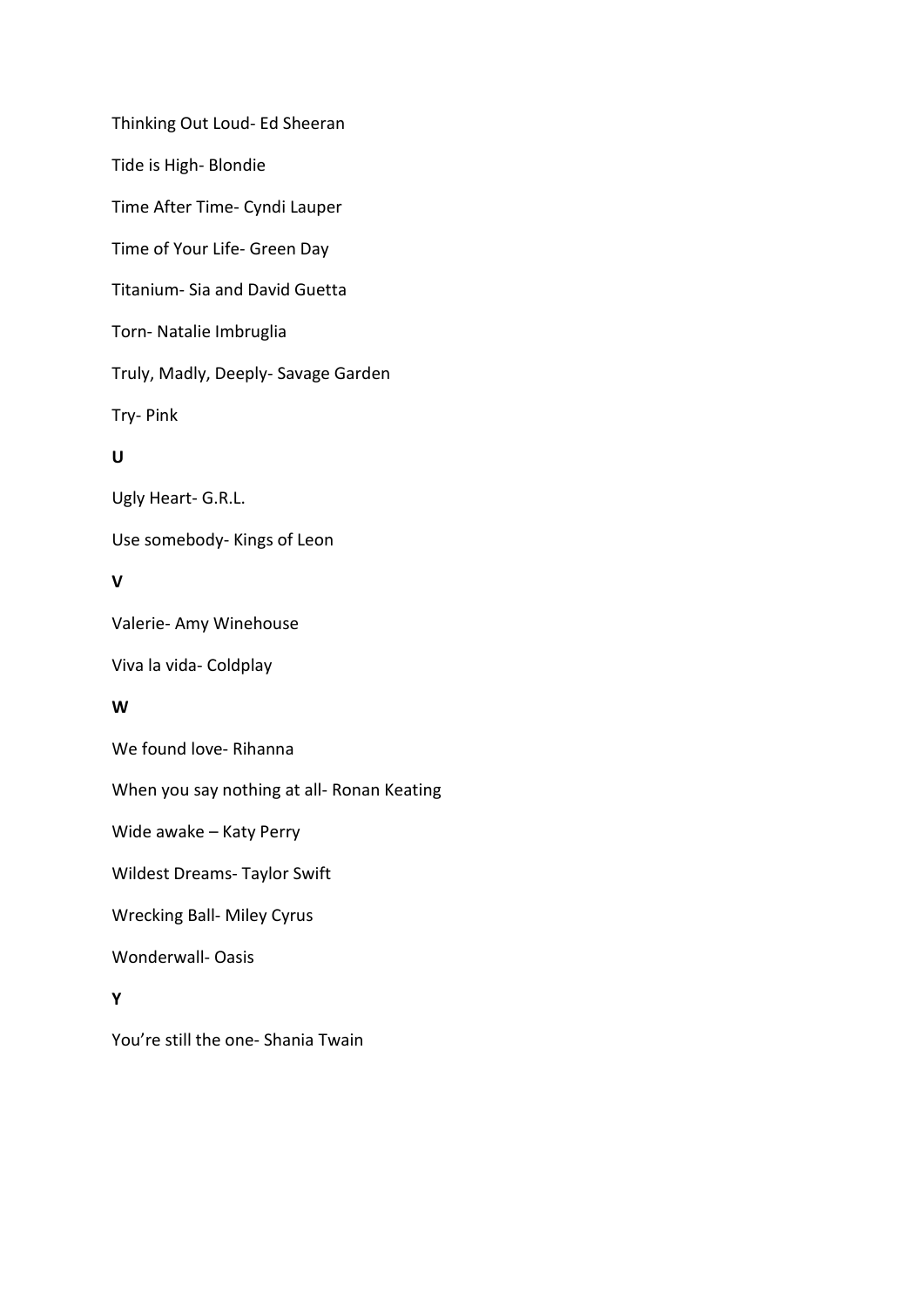# **Stephanie's Backing Track Song List**

## **A**

Absolutely Everybody- Vanessa Amorosi A new day has come- Celine Dion All about that base- Meghan Trainor All of the stars- Ed Sheeran All too well- Taylor Swift Alone- Heart Ain't no mountain high enough- Marvin Gaye And then he kissed me- The Crystals Anyone who had a heart- Cilla Black/ Dionne Warwick Arriverdeci Roma- Dean Martin Attention- Charlie Puth A thousand miles- Vanessa Carlton A thousand years- Christina Perri

## **B**

Baby Love- The Supremes Back in Baby's Arms- Patsy Cline Back to December- Taylor Swift Band of Gold- Freda Payne Beautiful in white- Shane Filan Beating heart- Ellie Goulding Begin again- Taylor Swift Believe- Cher Be my Baby- The Ronettes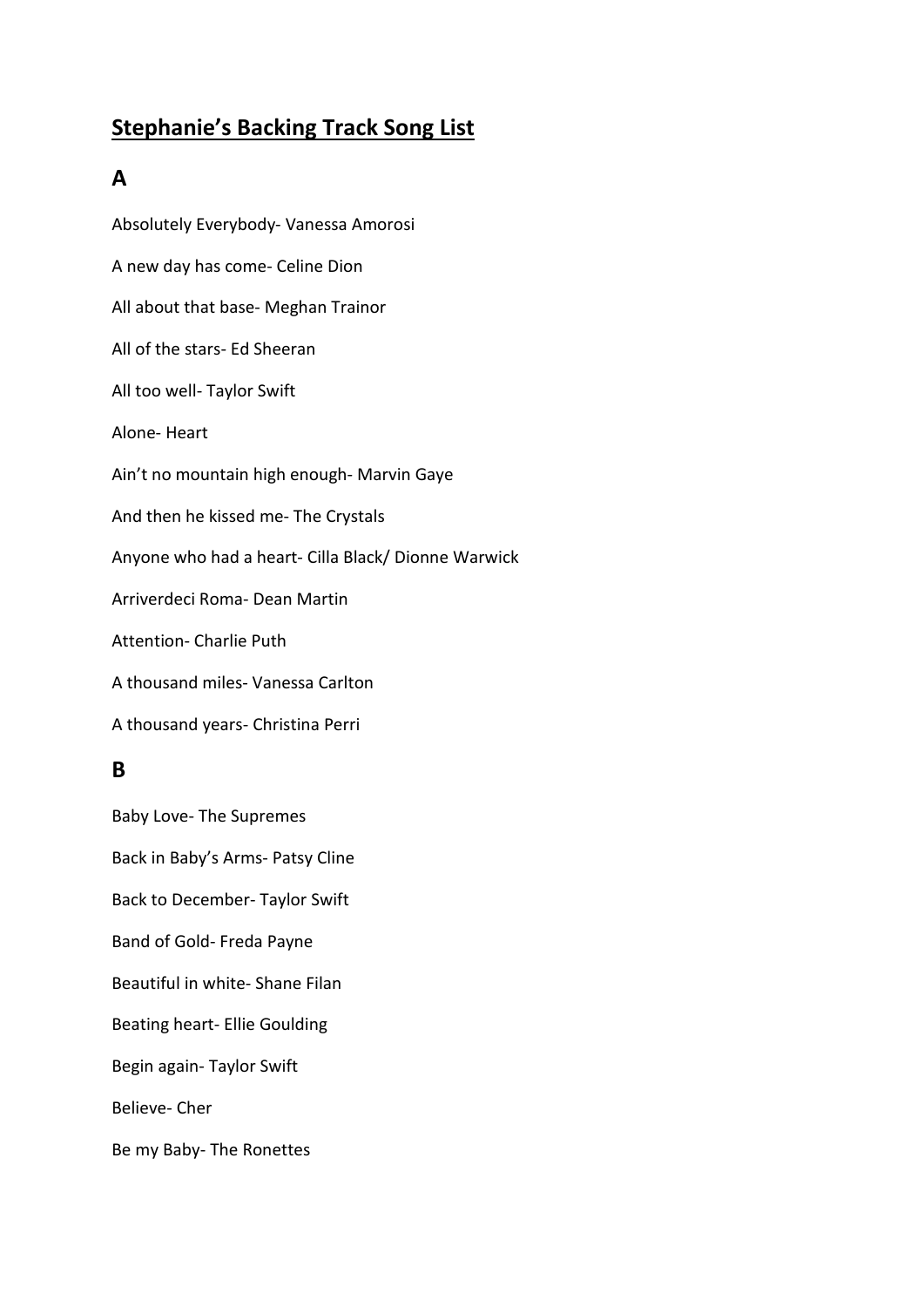Bette Davies Eyes- Kim Carnes Big Girls Cry- Sia Black Velvet- Alannah Myles Bless the broken road- Rascal Flatts Blown Away- Carrie Underwood Breakaway- Kelly Clarkson Breaking Up is Hard To Do- Neil Sedaka Breathe- Faith Hill Breathless- The Corrs Brown eyed girl- Van Morrison Bubbly- Colbie Caillat Build me up Buttercup- The Foundations Burn- Ellie Goulding Burn for you- John Farnham Bus Stop- (just the backing track) Bye Bye Baby- Bay City Rollers

## **C**

Can't help falling in love with you- Elvis Presley Can't take my eyes off of you- Franki Valli Canzone D'amore- Albano e Romina Power Chiquitita- Abba City of Stars- La La Land/Sheridan Smith Come on let's go- Ritchie Valens Crazy- Patsy Cline Crush- Jennifer Paige Cry me a river- Ella Fitzgerald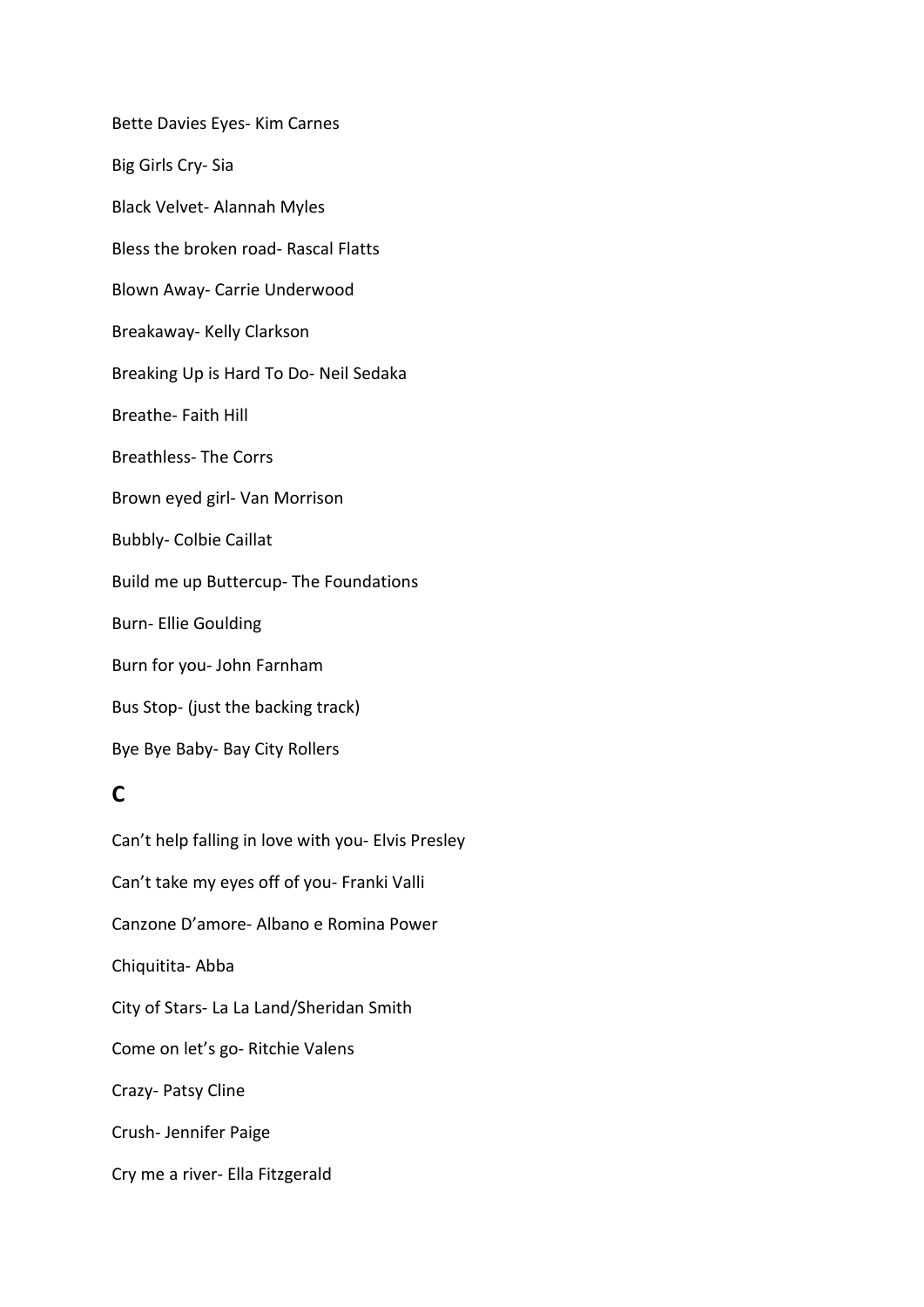### **D**

Dance Monkey- Tones and I Dance with me tonight- Olly Murs Dancing in the moonlight- Toploader Dancing Queen- Abba Daydream believer- The Monkees Dear Future Husband- Meghan Trainor Devil in Disguise- Elvis Presley Different Drum- The Stone Poneys Disco Inferno- Tina Turner Don't dream it's over- Crowded House Don't know why- Norah Jones Don't you remember- Adele Downtown- Petula Clark Dream a little dream of me- Cass Elliot Dream- The Everly Brothers Dreams- Fleetwood Mac Dream Lover- Bobby Darin Dumb Things- Paul Kelly **E** Eternal Flame- The Bangles Everytime- Britney Spears

Everytime you cry- Human Nature & John Farnham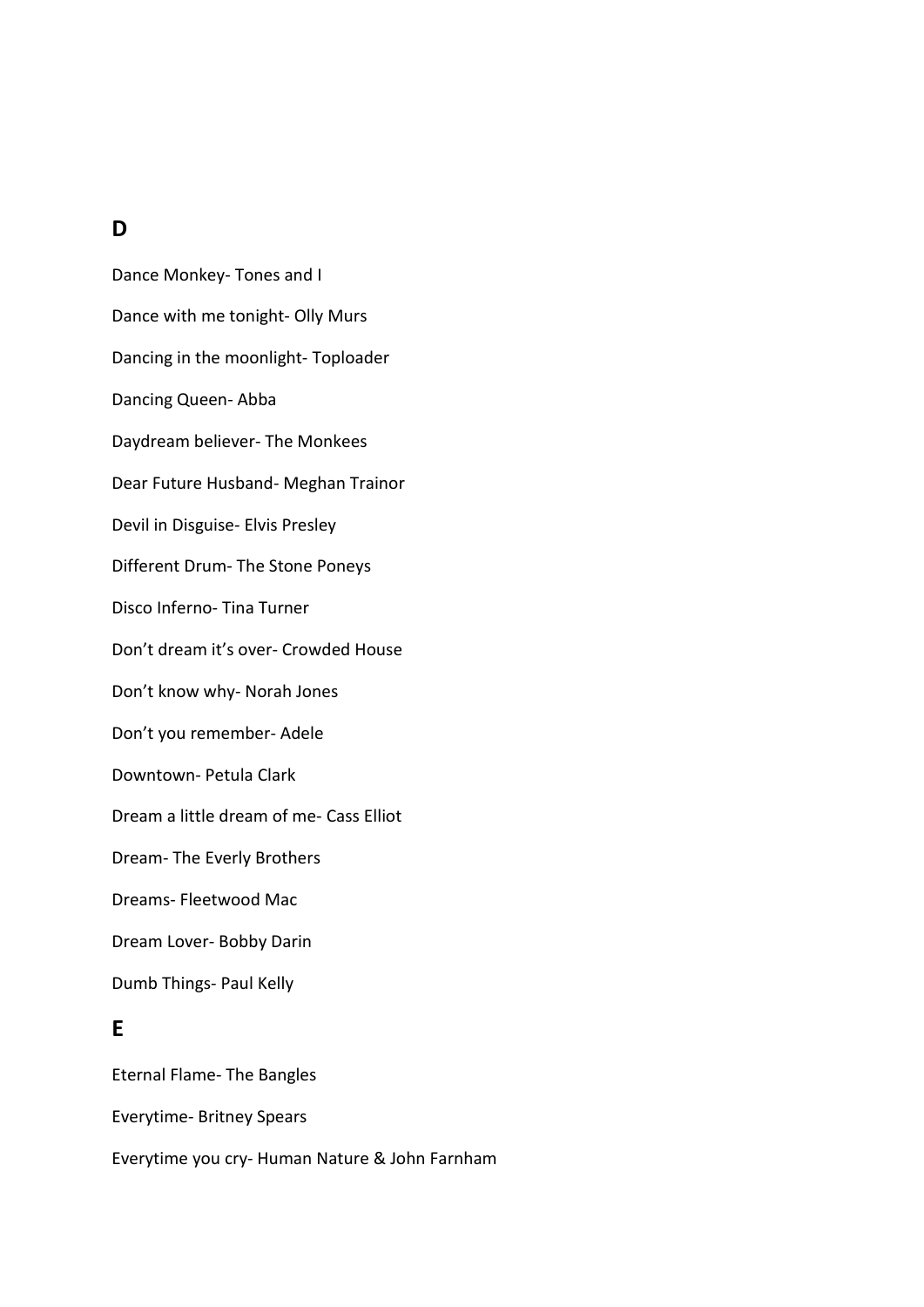### **F**

Feels like home- Chantal Kreviazuk Felicita- Albano & Romina Fields of Gold- Eva Cassidy Fight song- Rachel Platten Five-Six-Seven-Eight!- Steps Flashlight- Jessie J Foolish Games- Jewel Footloose- Kenny Loggins Forever and Always – Shania Twain From this moment on- Shania Twain

### **G**

Genie in a Bottle- Christina Aguilera Georgie Girl- The Seekers Get this party started- Pink Ghost- Ella Henderson Gimme, Gimme, Gimme- Abba Girl Crush- Little Big Town Girls just want to have fun- Cyndi Lauper Good Girl- Carrie Underwood Go your own way- Fleetwood Mac Grease Mega Mix- GREASE (for duo only) **H**

Hands- Jewel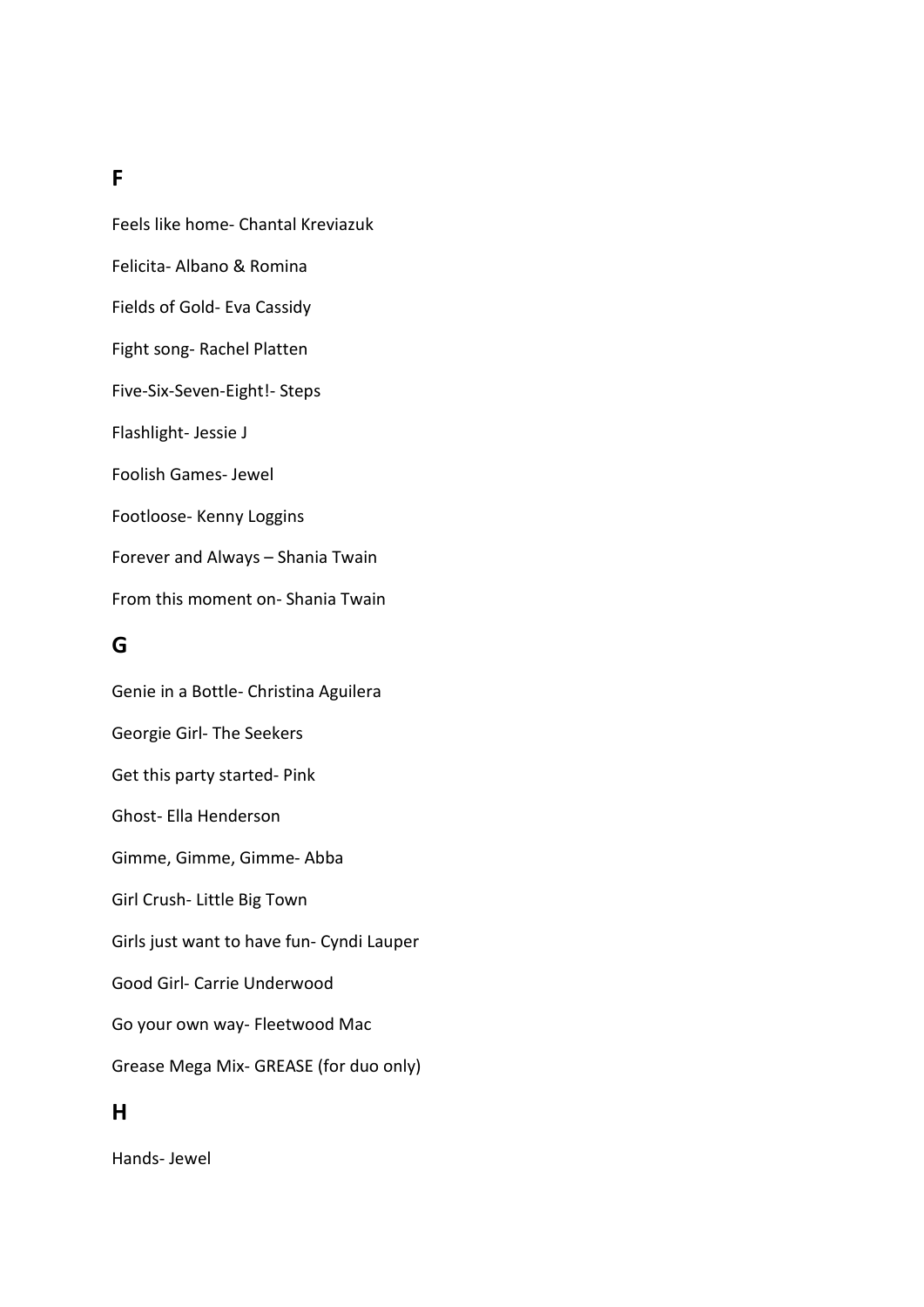Hasta Manana- ABBA Have You Ever Seen the Rain- Creedence Clearwater Heartbreaker- Pat Benatar Heat of the Night- AQUA Hello- Adele Here comes the sun- The Beatles Here you come again- Dolly Parton Hero- Enrique Iglesias Hey Baby- Bruce Channel Hit Me Baby One More Time- Britney Spears Holy Ground- Taylor Swift Hooked on a Feeling- Vonda Shepard Hot Stuff- Donna Summer Hound Dog- Elvis Presley

### **I**

I can't help myself- Four Tops I can't make you love me- Bonnie Raitt I drove all night- Celine Dion I fall to pieces- Patsy Cline If I can't have you- Yvonne Elliman If I could turn back time- Cher If not for you- Olivia Newton John If you could read my mind- Stars of 54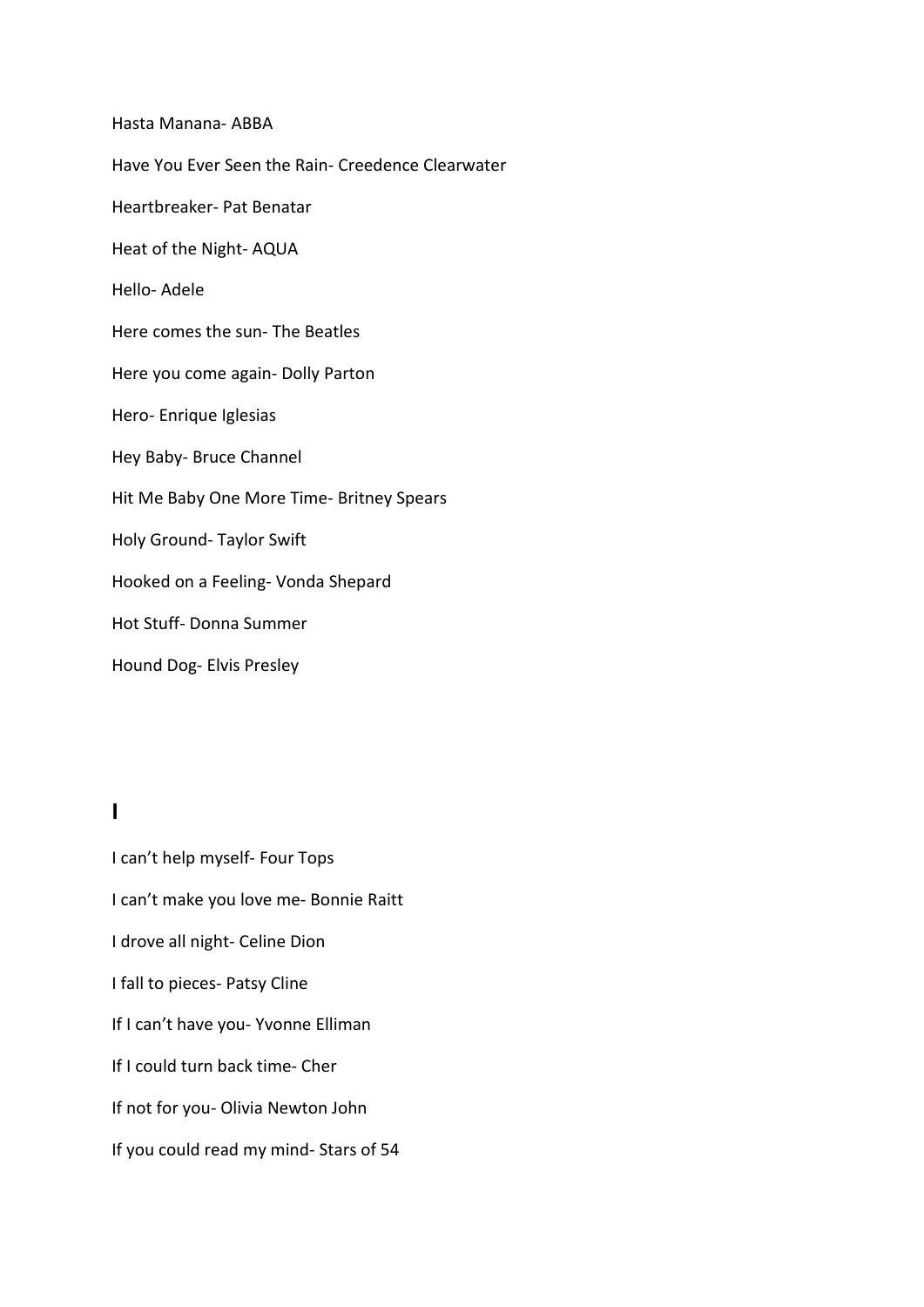I knew you were trouble- Taylor Swift I know places- Taylor Swift I'll never find another you- The Seekers I'm so excited- The Pointer Sisters In the Flesh- Blondie I say a little prayer for you- Aretha Franklin I still haven't found what I'm looking for- U2 It must have been love- Roxette It only hurts when I'm breathing- Shania Twain It's so easy- Linda Ronstadt I've had the time of my life- Dirty Dancing (for duo only) I've never been to me- Charlene

## **J**

Jessie's Girl- Rick Springfield Jolene- Dolly Parton

## **K**

Keep me hanging on- Kim Wilde Kiss me – Sixpence Kissin' in the back row- The Drifters

## **L**

La Bamba- Richie Valens Landslide- Fleetwood Mac Last Friday Night- Katy Perry Leave a light on for me- Belinda Carlisle Le Freak- CHIC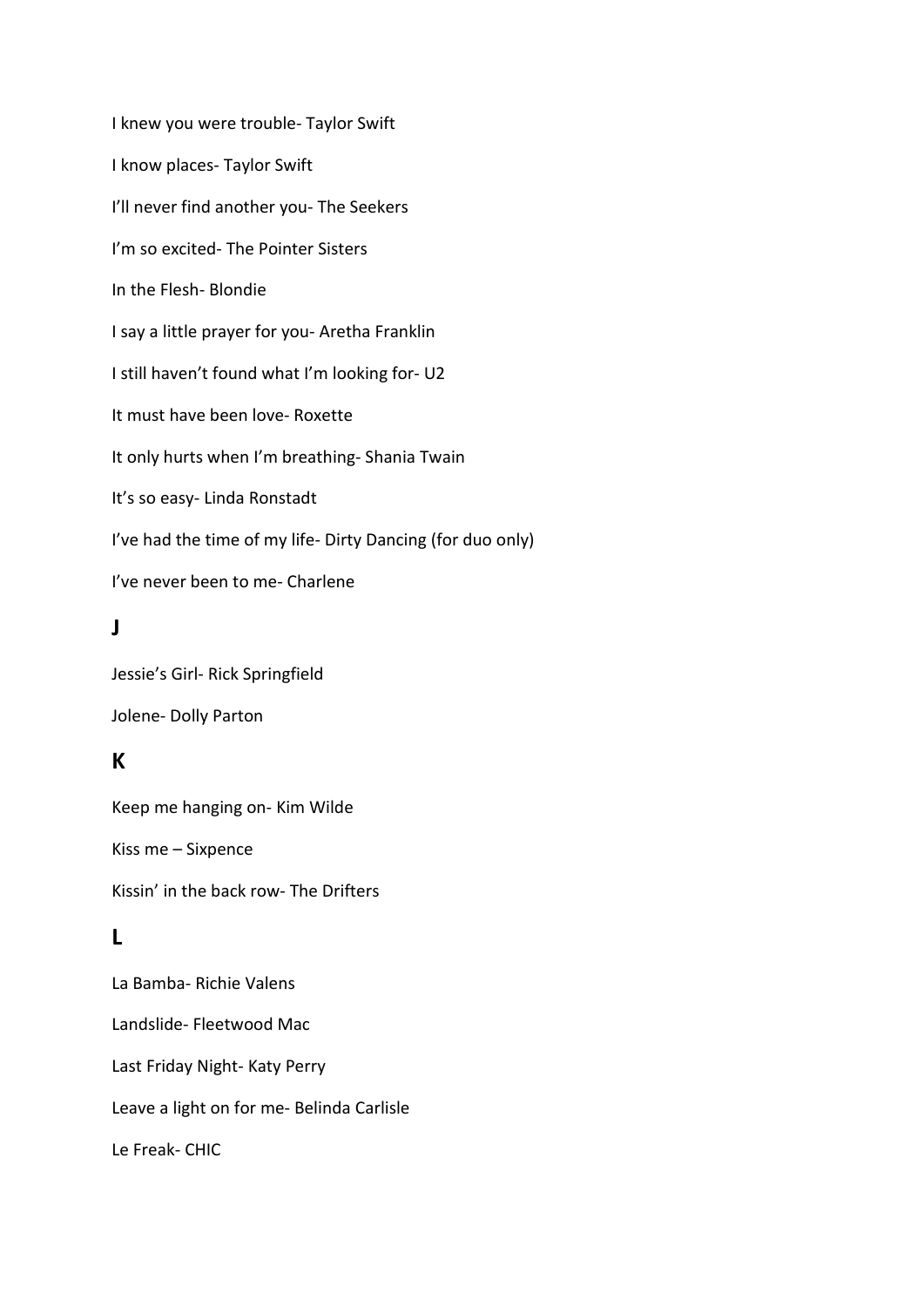Let her go- Passenger Let it go- James Bay Let's get loud- JLo Life goes on- Leann Rimes Listen to your heart- Roxette Little lies- Fleetwood Mac Livin' La Vida Loca- Ricky Martin Living on a prayer- Bon Jovi Losing my Religion- R.E.M Lotta Love- Nicolette Larson Love me like you do- Ellie Goulding Love is a battlefield –Pat Benatar Lover- Taylor Swift Lucky- Jason Mraz

## **M**

Macarena- Los Del Rio (Original) Make you feel my love- Adele Mama- Jonas Blue Man! I feel like a woman- Shania Twain Man with a child in his eyes- Kate Bush Material Girl- Madonna Me and my broken heart- Rixton Mercy- Duffy Moonlight Shadow- Mike Oldfield Murder on the dance floor- Sophie Eliis Bextor My boy lollipop- Millie Small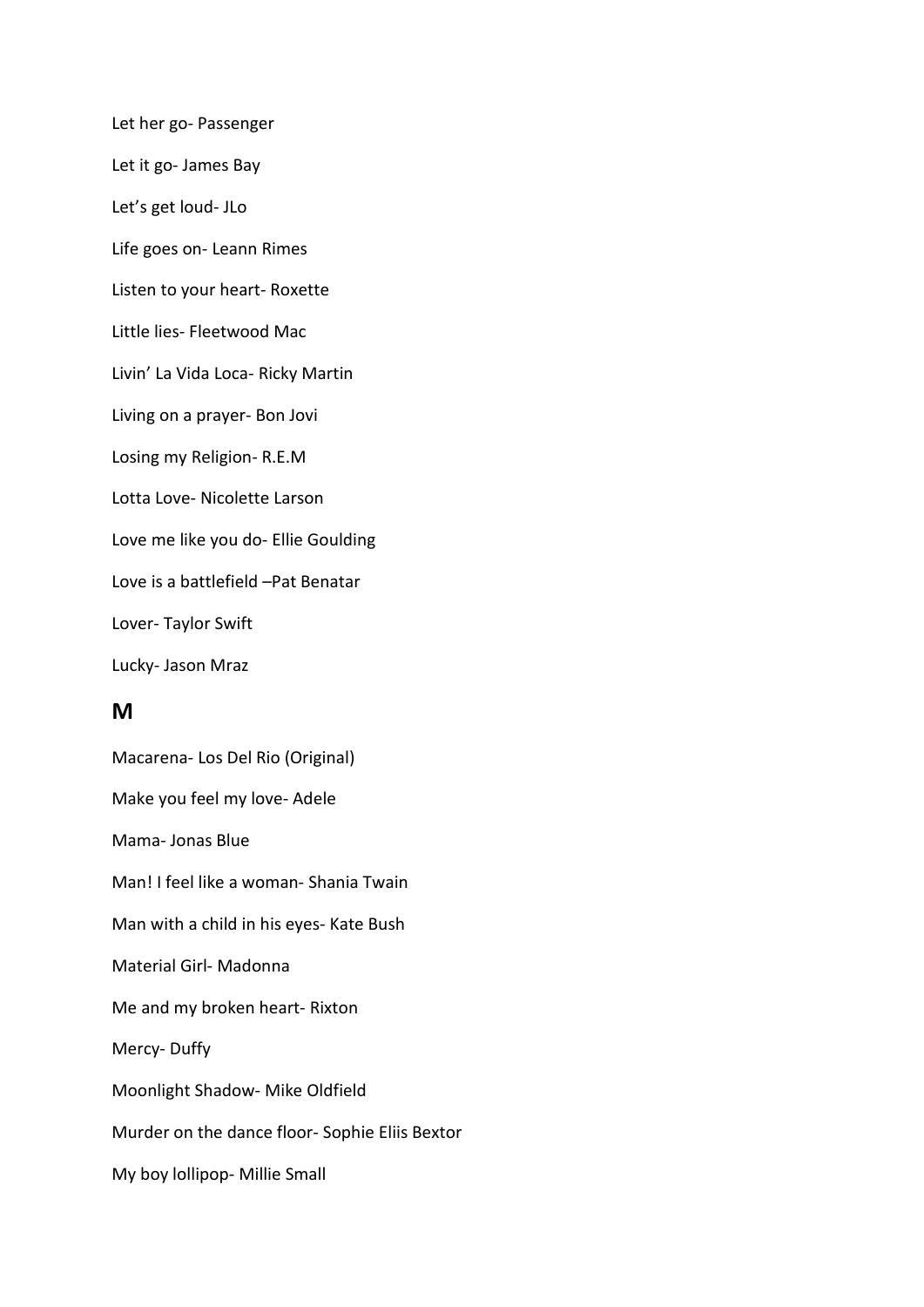My eyes adored you- Franki Valli

My guy- Mary Wells

## **N**

Never gonna give you up- Rick Astley Never can say goodbye- Gloria Gaynor Next to me- Emeli Sande Nine to Five- Dolly Parton Not me, Not I- Delta Goodrem Nutbush City- Tina Turner

# **O**

Oh, What a night!- Frankie Valli One fine day- The Shirelles One moment in time- Whitney Houston One thing- One Direction One Way Ticket- Eruption Only girl- Rihanna Only love can hurt like this- Paloma Faith Only want to be with you- Dusty Springfield Our Lips Are Sealed- Go Go's Out of the woods- Taylor Swift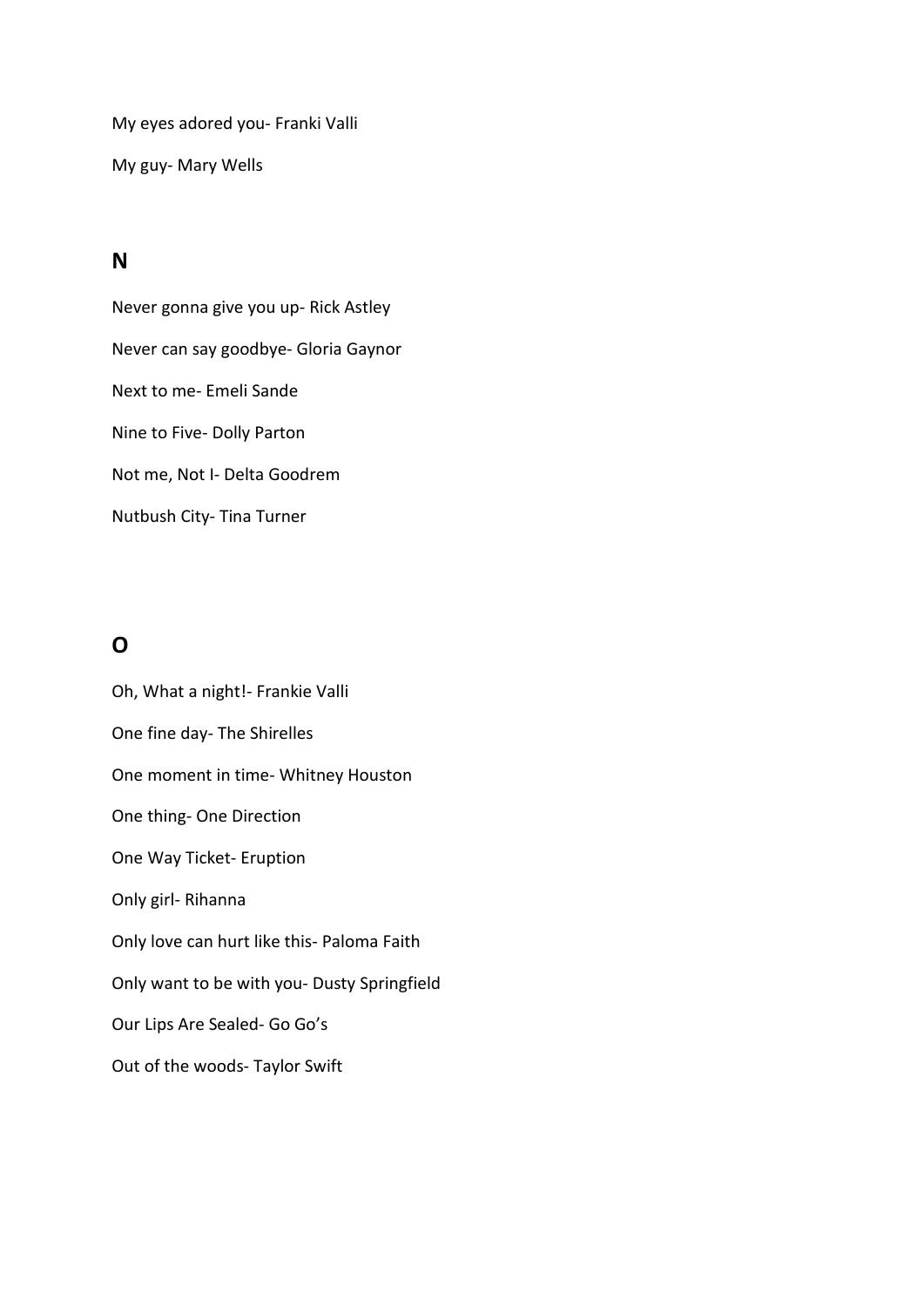### **P**

Papa don't preach- Madonna Party in the USA- Miley Cyrus Perfect- Ed Sheeran Piece of my heart- Janis Joplin Please Mr Postman- Marvelettes Pleasure and pain- The Divinyls

# **Q**

Quando Quando- Engelbert Humperdinck Que Sera Sera- Doris Day

## **R**

Rhiannon- Fleetwood Mac Right back- Maxine Nightingale Rolling in the Deep- Adele Rome Wasn't Built in a Day- Morcheeba Rose Garden- Lyn Anderson Rude- MAGIC! Run- Leona Lewis Runaround Sue- Dion Runaway- The Corrs Running up that hill- Kate Bush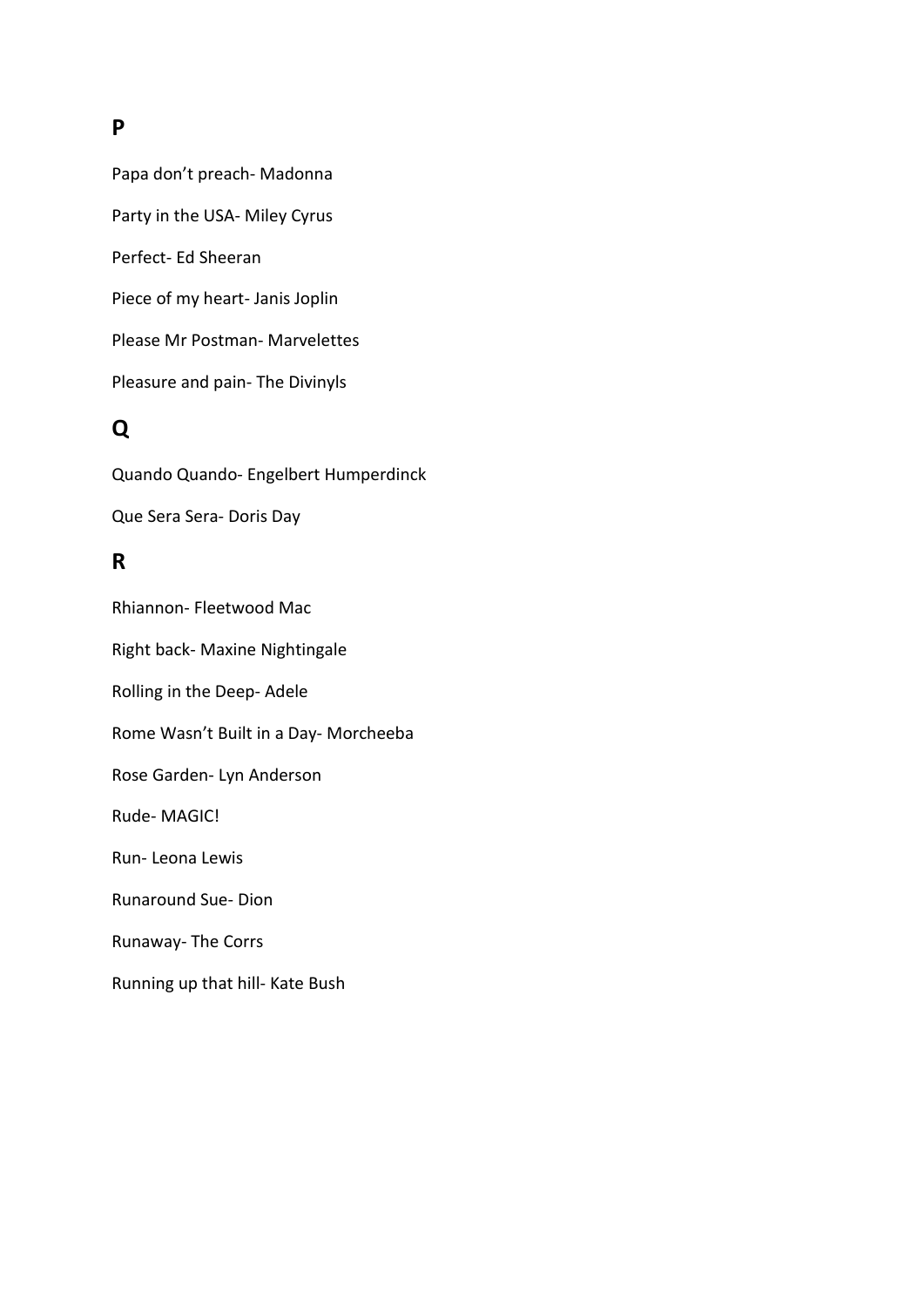### **S**

Sad Eyes- Bruce Springsteen Safe and sound- Taylor Swift and the Civil Wars Sara Perche Ti Amo- Ricchi e Poveri Save the best for last- Vanessa Williams Save the last dance for me- Michael Buble Set fire to the rain- Adele Shake it off- Taylor Swift She's got you- Patsy Cline Shoop Shoop Song- Cher Show me heaven- Maria McKee Shut up and dance- Walk the Moon Skinny Love- Birdy Smooth- Santana ft Rob Thomas Somebody like you- Keith Urban Songbird- Fleetwood Mac Sorrento Moon- Tina Arena Stay stay stay- Taylor Swift Stole my heart- One Direction Stop- Spice Girls Stuck in the Middle With You- Steelers Wheel Stupid Cupid- Connie Francis Summer Holiday- Cliff Richard Summer of 69- Bryan Adam Summer rain- Belinda Carlisle Sunrise- Norah Jones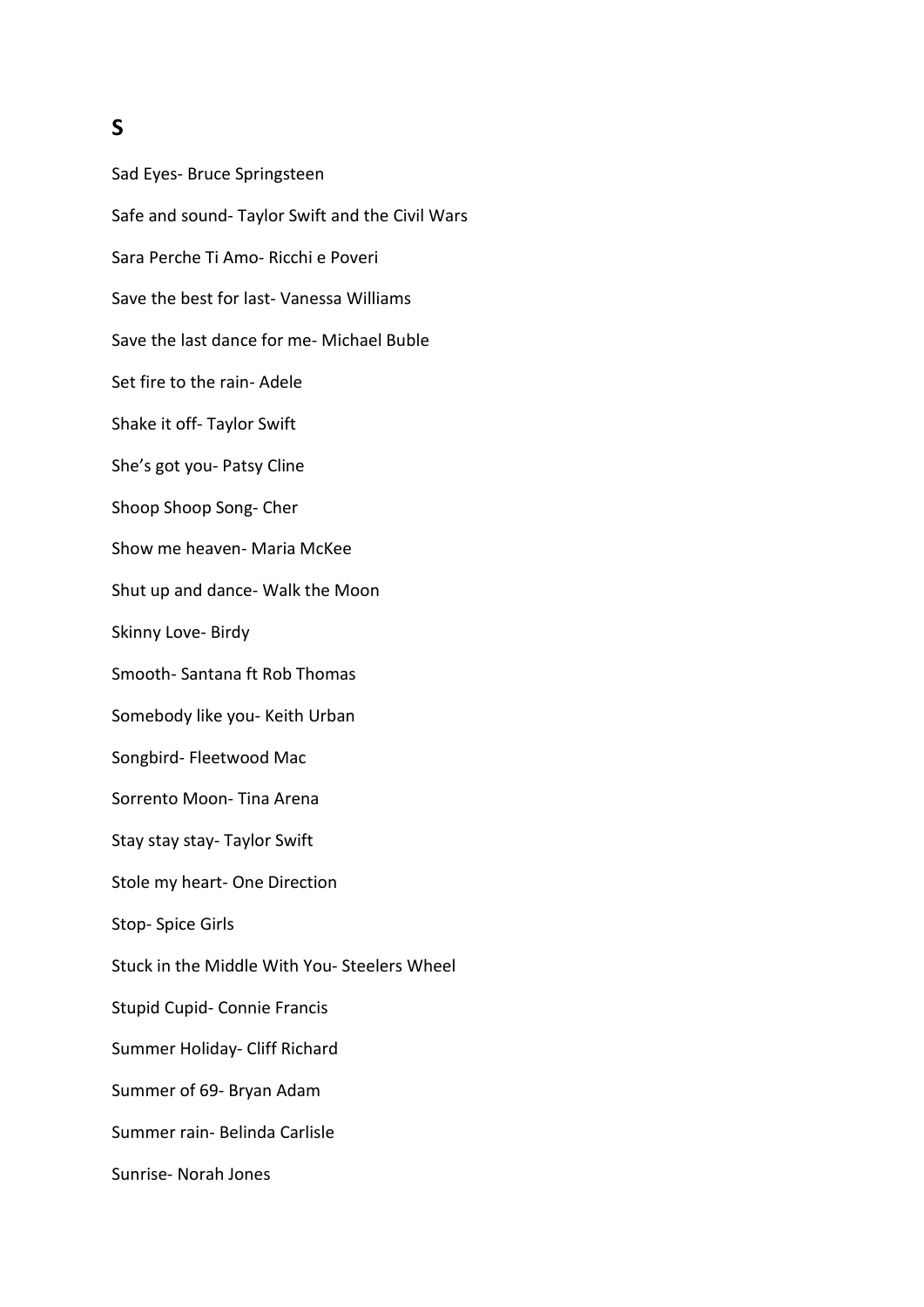Surfin' USA- The Beach Boys Superstar- The Carpenters Sway- The Pussy Cat Dolls Sweet about me- Gabriella Cilmi Sweet child of mine- Sheryl Crow Sweet Home Alabama- Guns and Roses Sweet nothings- Brenda Lee

### **T**

Tell him- The Exciters That don't impress me much- Shania Twain That thing you do- The Wonders That's Amore- Dean Martin That's the way it is- Celine Dion The carnival is over- The Seekers The fighter- Keith Urban and Carrie Underwood The greatest- Sia The horses- Daryl Braithwaite These boots are made for walkin'- Nancy Sinatra The way you love me- Faith Hill There's a Kind of Hush- The Carpenters This I promise you- Ronan Keating Time after time- Eva Cassidy Tintarella Di Luna- Mina Top of the World- The Carpenters Torn- Natalie Imbruglia To sir, with love- Lulu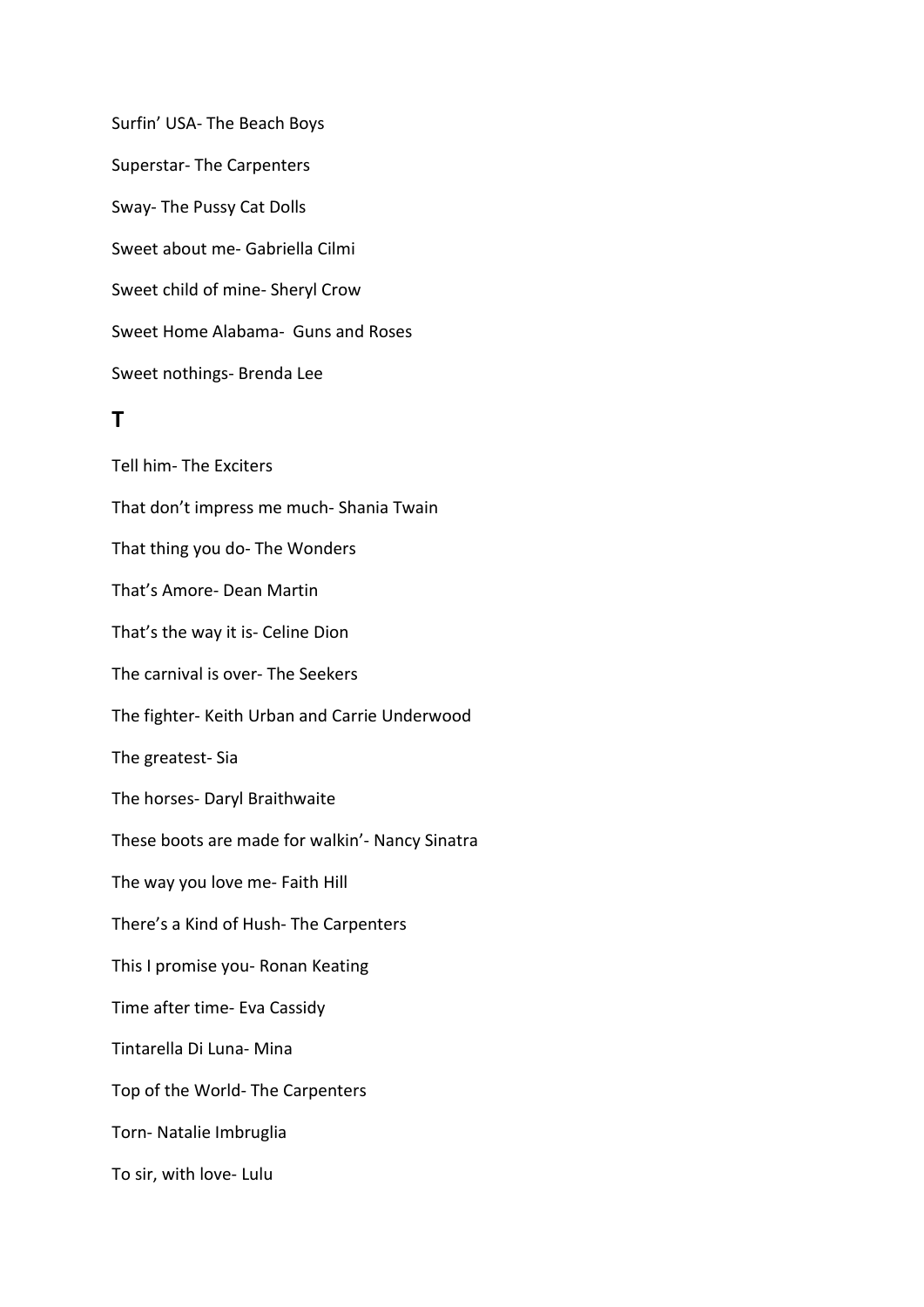Tracks of my Tears- Linda Ronstadt Treacherous- Taylor Swift Troublemaker- Olly Murs Twist and Shout- The Beatles Two Strong Hearts- John Farnham

## **U**

Unwritten- Natasha Bedingfield Up- Shania Twain

## **V**

Valerie- Amy Winehouse Venus- Bananarama Video Killed the Radio Star- Buggles Volare- Dean Martin

### **W**

Wake me up before you go go- WHAM! Walking After Midnight- Patsy Cline Walking on Sunshine- Katrina and The Waves Waiting for a star to fall- Boy Meets Girl Wannabe- The Spice Girls Want U Back- Cher Lloyd Waterloo- Abba We built this city- Jefferson Starship We danced anyway- Deana Carter We found love- Rihanna Whatever will be- Tammin Sursok